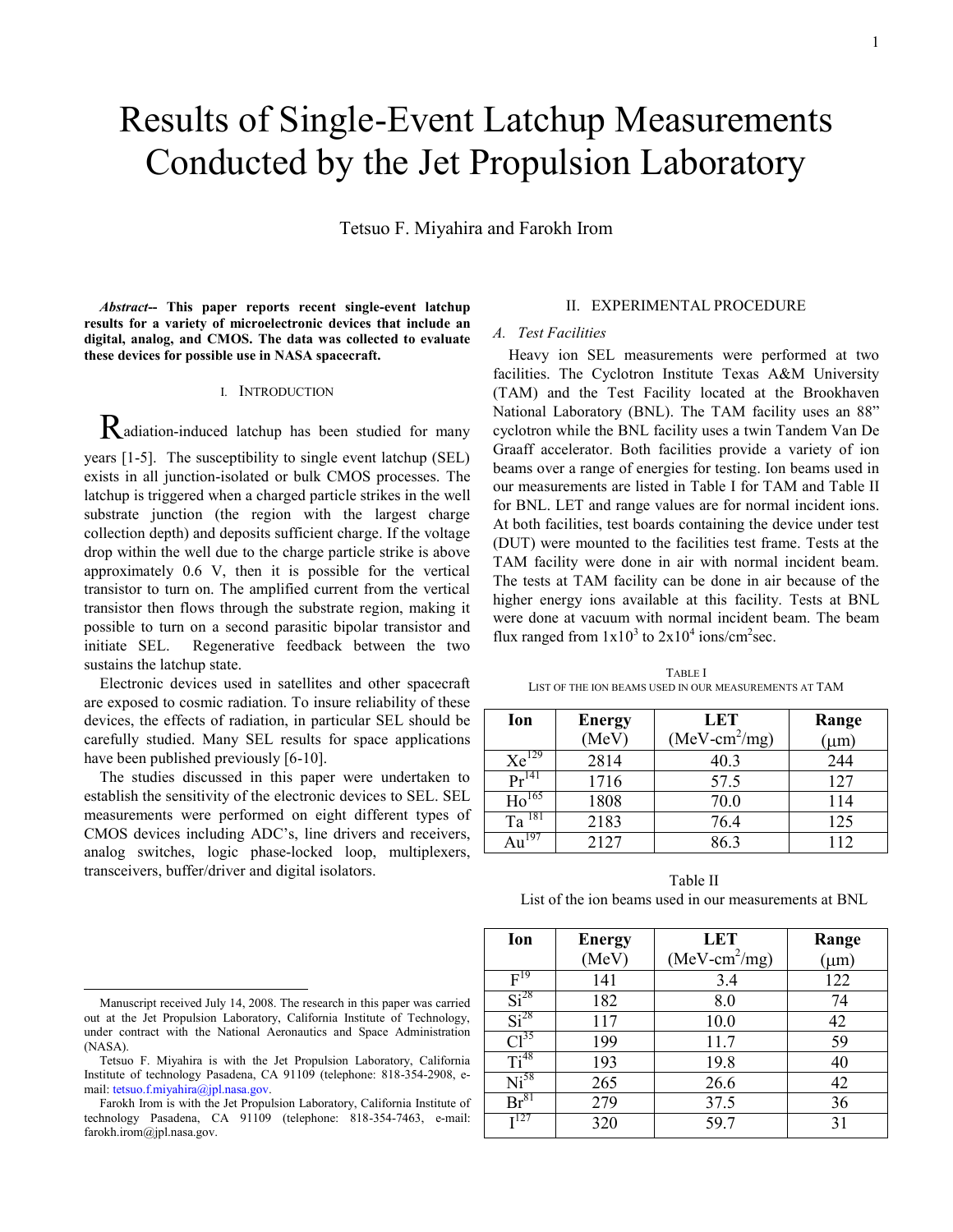# *B. Experimental Methods*

In general, the test setup consisted of a computer, power supplies, and test boards specially designed for the device to be tested. A computer-controlled HP6629A power supply provides precision voltage control, current monitoring and latchup protection. SELs were detected via the test system software. The software controls the power supply voltage and monitors the supply current. The software also provides a strip chart of power supply measurements. In some cases a separate computer was used to monitor functionality of the test board.

At both facilities, DUTs were tested at room temperature as well as at an elevated temperature. The elevated temperature depended on the DUT specification [11]. To determine each cross section point, either a minimum of fifty latchup events were accumulated or a beam fluence of  $10<sup>7</sup>$ ions/cm<sup>2</sup> was used.

The SEL measurements included the saturation cross sections and the linear energy transfer  $(LET<sub>th</sub>)$  threshold. The  $LET<sub>th</sub>$  is the minimum LET value necessary to cause a SEL at a fluence of  $1x10^7$  ions/cm<sup>2</sup>.

#### III. TEST RESULTS AND DISCUSSION

#### *A. Linear Technology LTC1419*

The LTC1419 is a 800ksps, 14-bit sampling A/D converter that draws only 150mW from ±5V supplies.

An HP6629A quad power supply was used to power the LTC1419. Three of the four available supplies on the HP6629 were used. One supply for  $AV_{dd}$ , one supply for  $V_{ss}$ , and one supply for  $DV_{dd}$ . All three supplies were set to +5.25V. The power supply clamp currents were set to 50, 100 and 40mA and threshold currents were set to 25, 50 and 20mA for  $AV_{dd}$ ,  $V_{ss}$ , and  $DV_{dd}$  supplies respectively.

The SEL measurements were performed at the TAM facility. The LTC1419 was tested at room temperature, application temperature of 50 and at 85°C. The sample size was 3. No Latchup was observed at room and application temperature of 50°C. At evaluated temperature of 85°C latchups were observed at LET of  $68.3 \text{ MeV-cm}^2/\text{mg}$  but no latchup was observed at LET of  $64.0$  MeV-cm<sup>2</sup>/mg. The latchup threshold at the elevated temperature of 85°C is therefore between an LET of  $64.0 \text{ MeV-cm}^2/\text{mg}$  and an LET of  $68.3.0 \text{ MeV-cm}^2$ /mg. In Fig. 1, we show the result of the SEL measurements at 85°C.

Our latchup measurements indicate that LTC1419 is not highly sensitive to latchup. The cross section is relatively small, and rises to about  $3x10^{-6}$  at high LETs. The LTC1419 was tested for destructive latchup by turning off latchup protection. When the device went into a latchup state, the supply current increased to  $\sim$ 1.2A. The lack of an output signal from the device indicated that the device was not functioning in this high current state. To determine if this condition was recoverable, the beam was turned off and the device was power cycled. The device did not recover, after power cycling, indicating that device had destructively failed.



Fig. 1. SEL measurements for LTC1419 at 85°C. Measurements were performed at the TAM.

Latchup rates for the LTC1419 are calculated for interplanetary space GCR and on the surface of Mars. The interplanetary space environment is taken to be during solar minimum (worst case for GCR) and behind 100 mils of aluminum (but GCR rates are insensitive to spacecraft shielding). The GCR environment on the surface of Mars is affected by atmospheric shielding and has not yet been accurately modeled. A rough estimate of the effects from this shielding was done in the past and has produced a simple algorithm, which has the same accuracy and reliability as the original calculations that produced the algorithm. The algorithm starts with the interplanetary space solar maximum GCR environment, which is the environment that remains after many of the lower energy particles are removed from the solar minimum environment, i.e., the solar maximum environment is less intense but more skewed towards the higher energies. Roughly half of these particles make it through the atmosphere. Divide by another factor of two for shielding by the planet below. The rate on Mars is then calculated by calculating the rate in interplanetary space solar maximum GCR and then dividing by four. The rate on Mars is the same during solar maximum as during solar minimum because the lower energy particles that distinguish between the two environments are stopped in the atmosphere [12].

Latchup rates for the LTC1419 for interplanetary space GCR and on the surface of Mars are presented in Table III. Two models are used to obtain two rate estimates for each environment. One is the Best Estimate model for directional effects, which is a guess that is probably close to reality but is not guaranteed. The other is the Worst Case model for directional effects, which is the recommended model for design purposes. Note that for very hard parts (such as this one) there is a very large spread between the two estimates, which reflects the uncertainty in the rates. Additional test data that measure directional effects might remove some of the uncertainty, but there are experimental difficulties with largeangle testing, so additional data may or may not help depending on the angles at which the cosine law begins to fail [12].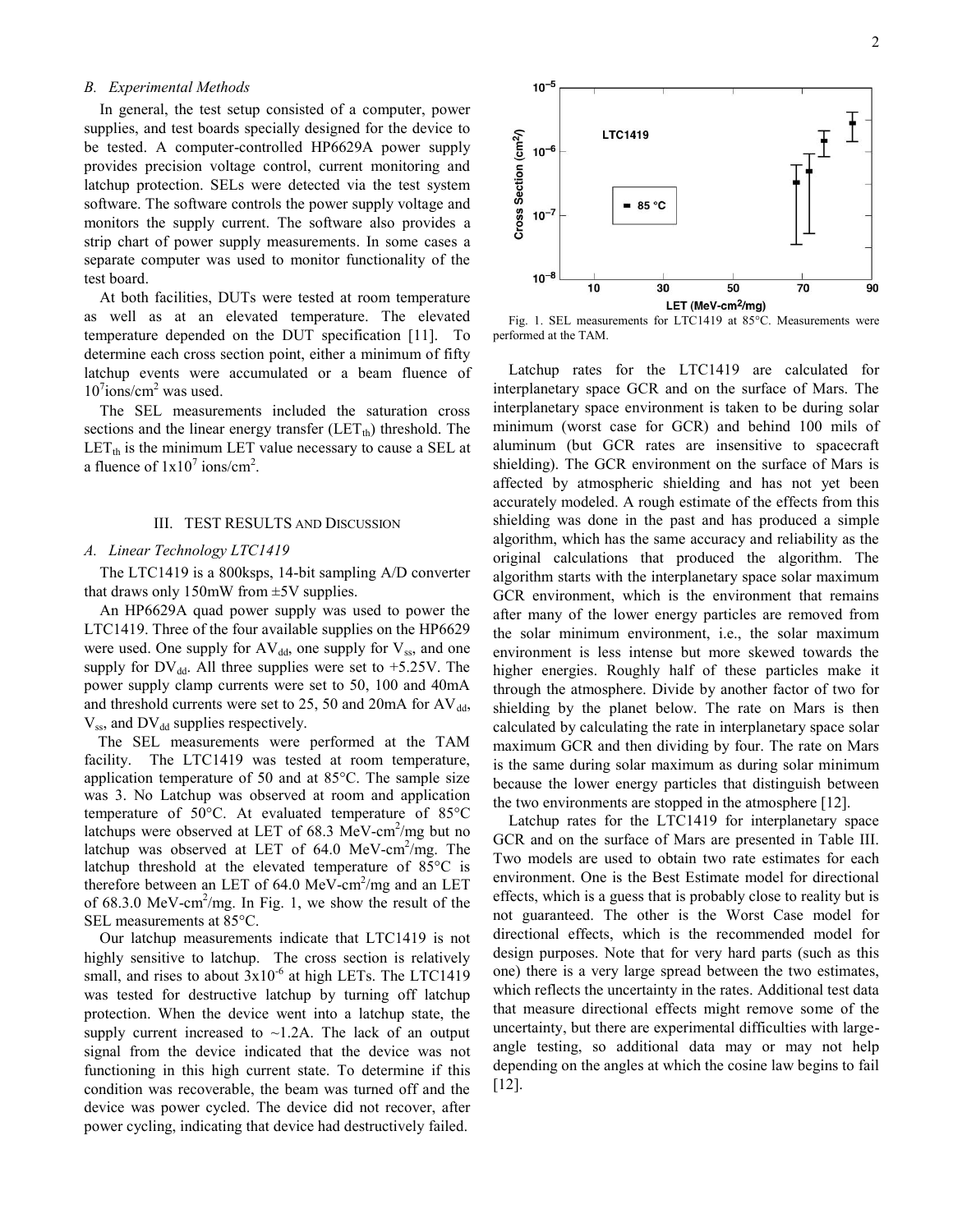| Environment           | <b>Best Estimate</b>        | <b>Worst Case Rate</b>     |
|-----------------------|-----------------------------|----------------------------|
|                       | Rate                        |                            |
| Inter. space (solar   | $9.0x10^{-6}$ /year         | $7.9 \times 10^{-5}$ /year |
| min. GCR)             |                             |                            |
| On Mars (solar max.   | $3.5 \times 10^{-7}$ /year  | $4.4 \times 10^{-6}$ /year |
| inter. space GCR÷4)   |                             |                            |
| Flare Heavy Ion (1AU, | $6.9 \times 10^{-5}$ /flare | $3.8\times10^{-4}$ /flare  |
| Inter. space, worst   |                             |                            |
| week)                 |                             |                            |

Table III LTC1419 Latchup Rate at elevated temperature of 85 °C (per Device) from GCR

# *B. Texas Instrument 55LBC174/55LBC175*

The 55LBC175 and 55LBC174 are a monolithic quadruple differential line receiver and driver with 3-state outputs, respectively.

An HP6629A power supply was used to power the test device. The tests were done at  $V_{dd}$  of 5.25V, which is the highest manufacturer specified operating voltage for this device. The highest specified operating voltage is used because it is expected to be the worst case test condition for SEL.

The SEL measurements were performed at the TAM facility. The 55LBC174 and 55LBC175 were tested at room temperature and at 85°C. The sample size for each part was 3. For both parts latchups were observed at room temperature at LET of  $69.1$  MeV-cm<sup>2</sup>/mg but no latchup was observed at LET of  $65.0$  MeV-cm<sup>2</sup>/mg. The latchup threshold at room temperature is therefore between an LET of 65.0 MeV- $\text{cm}^2/\text{mg}$  and an LET of 69.1 MeV-cm<sup>2</sup>/mg. The latchup threshold at  $85^{\circ}$ C is also between an LET of 65 MeV-cm<sup>2</sup>/mg and an LET of  $69.1 \text{ MeV-cm}^2/\text{mg}$ .

In Fig. 2, we show the average result SEL measurements at room temperature. This data indicates 55LBC175 and 55LBC174 were not highly sensitive to latchup, and have an LET threshold between an LET of 65.0 and 69.1 MeVcm<sup>2</sup>/mg. Furthermore, at room temperature the cross section is relatively small, and gradually rising to about  $10^{-6}$  at high LET's (saturation cross section).

In order to determine if latchup for these devices could be destructive, we removed latchup protection by increasing the current clamps to 1.9A and current threshold to 2.0 A. During the irradiation, the supply current increased to  $\sim$ 1.8A and device failed destructively.

The probability of SELs from GCR is about  $8.4 \times 10^{-4}$  SEL events per device per year. The SEL rate from solar flare is about  $5.5x10^{-5}$  per device per flare. The SEL rate from GCR at the surface of Mars is about  $2.8 \times 10^{-5}$  per device per year [12].



Fig. 2. SEL measurements for 55LBC175 at room temperature. Measurements were performed at the TAM.

## *C. Texas Instrument CD54HCT4046*

The CDHCT4046A is high-speed CMOS logic phaselocked loop.

An HP6629A quad power supply was used to power the CD54HCT4046. Only one of the four supplies was used to provide power for  $V_{cc}$  Testing was done using power supply voltages for  $V_{cc}$  of +5.5V. The current was about 0.4mA. The power supply current clamp was set to 40mA and threshold currents were set to 20mA.

For functionality monitoring, a 10 kHz, 0.1V/4.0V square wave was fed to the SIG\_IN pin and the VCO\_OUT pin was monitored during the test.

The SEL measurements were performed at the TAM facility. The CD54HCT4046 was tested at room temperature and application temperatures of 60 and at 85°C. The sample size was 3. No Latchup was observed at room temperature. At elevated temperature of 60°C, SELs were observed at a LET of 73.0 MeV-cm<sup>2</sup>/mg but no latchups were observed at a LET of 69.1 MeV-cm<sup>2</sup>/mg. The latchup LET threshold is, therefore, between  $69.1$  and  $73.0$  MeV-cm<sup>2</sup>/mg at elevated temperature of 60°C. At elevated temperature of 125°C SELs were observed at a LET of 69.1 MeV-cm<sup>2</sup>/mg but no latchups were observed at a LET of 51.5 MeV-cm<sup>2</sup>/mg. The latchup LET threshold is, therefore, between 51.5 and 69.1 MeV- $\text{cm}^2/\text{mg}$  at elevated temperature of 125°C. In Fig. 3, we compare the result of the two heated measurements. As one might expect, the latchup cross section is higher for higher temperature [11].

In order to determine if latchup for these devices could be destructive, we increased the current clamps to 1.9A and current threshold to 2.0A. During the irradiation, the supply currents increased to 600 and 300mA and there was no output signal on the scope**.** After power cycling, with the beam off, the currents went back to about 0.4mA and device was functional. Therefore, the latchup was not destructive.

Latchup rates for the CD54HCT4046 for interplanetary space GCR and on the surface of Mars are presented in Table IV.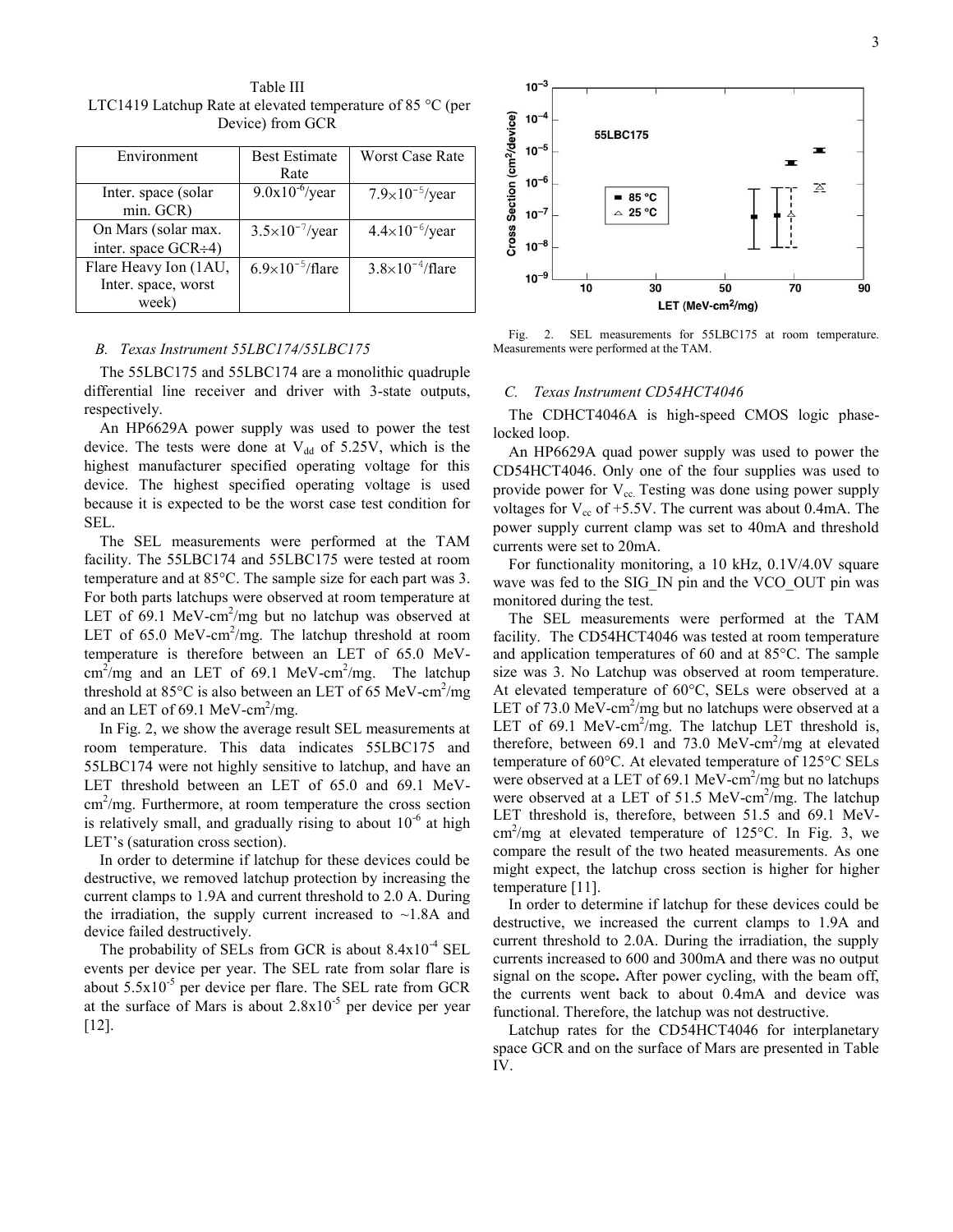

Fig. 3. SEL measurements for CD54HCT4046 at elevated temperature of 60°C and 125°C.

| Environment                                                |            | Rate using           | Rate using          |
|------------------------------------------------------------|------------|----------------------|---------------------|
|                                                            |            | <b>Best Estimate</b> | <b>Worst Case</b>   |
|                                                            |            | Directional model    | Directional model   |
|                                                            | <b>GCR</b> | 2.1E-4/device-year   | 6.9E-3/device-year  |
| Inter. Space<br>100 mils, 1AU)<br>$\overline{\phantom{0}}$ | Flare      | 1.5E-3/device-flare  | 3.4E-2/device-flare |
| රි ජූ<br>s                                                 | <b>GCR</b> | 7.6E-6/device-year   | 3.5E-4/device-year  |

| Table IV.                                           |
|-----------------------------------------------------|
| CD54HCT4046 Latchup Rate at elevated temperature of |
| $125^{\circ}$ C (per Device) from GCR               |

# *D. Intersil HI-507*

*The HI-507 monolit*hic CMOS multiplexers include an array of eight analog switches, a digital decoder circuit for channel selection, voltage reference for logic thresholds, and an enable input for device selection when several multiplexers are present.

An HP 6629A quad power supply was used to power the HI-507. Three of the four available supplies on the HP6629 were used. One supply for  $V_{dd}$ , one supply for  $V_{ss}$ , and one supply to power the logic inputs,  $V_{\text{logic}}$ . The voltage for all three supplies were set to  $+16.5V$ . The power supply clamp currents were set to 40mA and threshold currents were set to 20mA for all three supplies.

The HI-507 was tested for SEL at TAM. Three HI-507 devices were tested at room temperature as well as an elevated temperature of 125°C. No Latchup was observed at either room temperature or at 125°C.

### *E. Intersil ISL43110*

The Intersil ISL43110 is a precision, high performance analog switch that is fully specified for 3.3V, 5V, and 12V operation, and feature improved leakage, Icc, and switching time specifications.

4

An HP6629A quad power supply was used to power the ISL43110. Two of the four available supplies on the HP6629A were used. One supply was used for  $V_{dd}$  and one supply was used to provide a logic input to the IN pin. Because this device can operate at supply voltages of from +2.4V to +13V, the test was done at two  $V_{dd}$  voltages. The voltage for the logic input pin was set at 5.0V for all tests. Testing was done using power supply voltages for  $V_{dd}$  of +5.5V and +13V. The power supply clamp currents were set to 40mA and threshold currents were set to 20mA for both supplies.

For functionality monitoring, the analog switch COM pin was fed with a 1 kHz, 0.2V/4.0V sine wave and the NO pin was monitored, by comparing the input signal into the NO pin against the output signal, from the COM pin.

The Intersil ISL43110 was tested for SEL at TAM. Four ISL43110 devices were tested at room temperature as well as an elevated temperature of 85°C. No Latchup was observed at either room temperature or at 85°C up to LET 77.3 MeV- $\text{cm}^2/\text{mg}$ .

## *F. Intersil UT63M147*

The monolithic UT63M147 transceivers are complete transmitter and receiver pairs for MIL-STD-1553A and 1553B applications.

An HP6629A power supply was used to power the test device during SEL measurements. The tests were done at an input voltage of 5.5V.

The UT63M147 was tested for SEL at TAM. Two devices were tested at room temperature and one device was tested at both room temperature as well as an elevated temperature of 125ºC. No latchups were observed for either the heated or the non-heated devices up to LET 77.3 MeV-cm<sup>2</sup>/mg.

#### *G. Texas Instrument 54LVTH244*

The 54LVTH244 is designed specifically for low voltage (3.3V) Octal Buffer/Drive, but with the capability to provide a TTL interface to a 5V system environment.

An HP6629A power supply was used to power the test device. The tests were done at an input voltage of 3.6V.

Printed circuit daughter cards were fabricated that were used for SEL tests. The two output enable pins, on the 54LVTH244, were grounded to place the device in the output enable state. Only one of the eight inputs was driven, with an input signal, and the corresponding output was monitored for functionality. The monitored input was loaded with a 510  $\Omega$ resistive load and was fed with 1kHz, square wave for device functionality monitoring during the SEL tests. The other seven inputs were grounded and the corresponding outputs were left open. The daughter cards were, in turn, mounted onto a generic test board that provides the necessary power and input signals to the daughter card. The generic test board also has line buffers used to avoid loading the output of the test device. The line driver drives the coaxial cables that connect the DUT to the scope used to monitor for functionality.